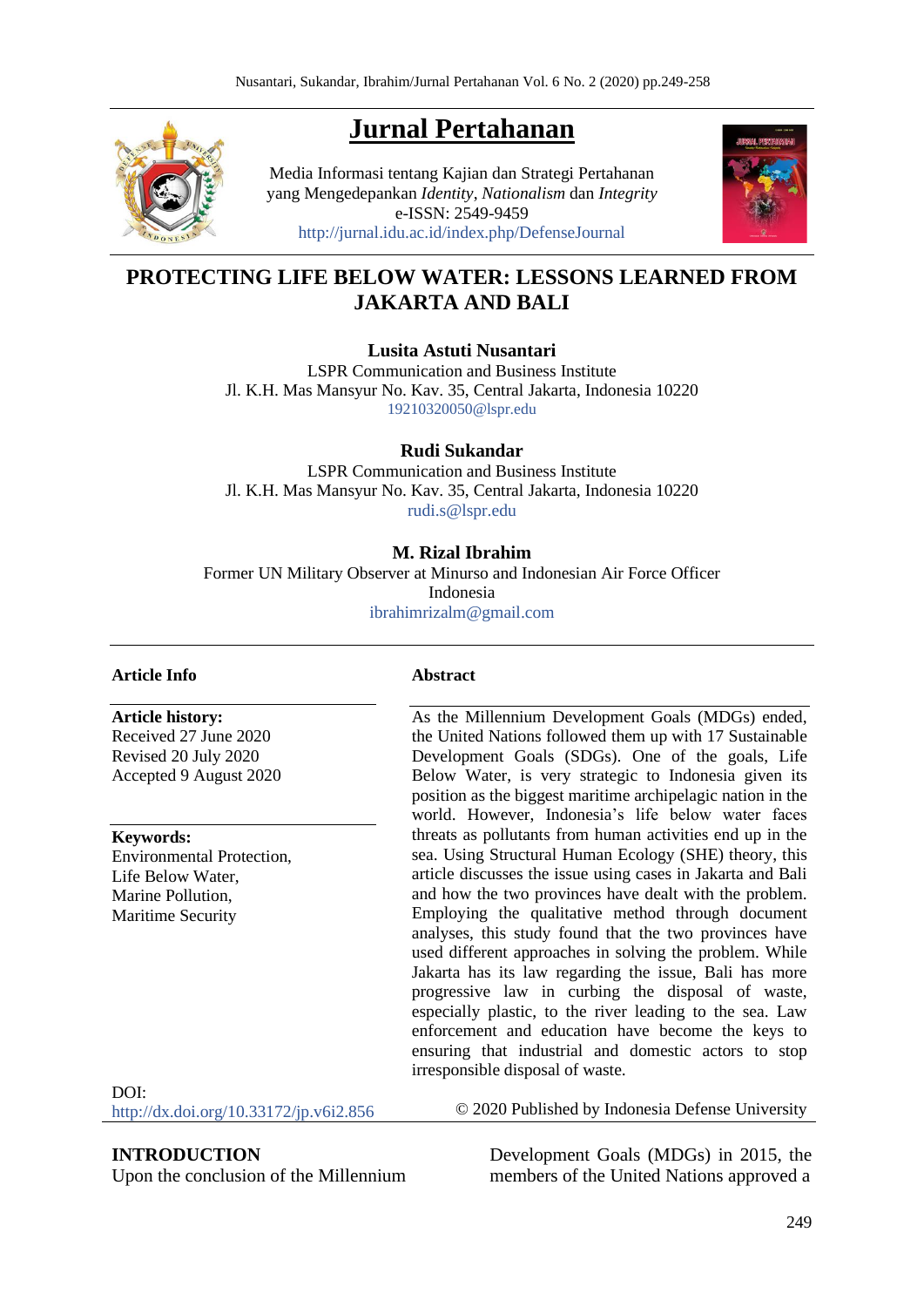

**Figure 1**: Sustainable Development Goals *Source*: United Nations, 2016a

newer blueprint called Sustainable Development Goals (SDGs) that set the target and indicators to be included in the members' development policies in the next 15 years (Ford, 2015). The new blueprint was designed after MDG implementation was evaluated. The evaluation showed that people demanded that the UN create a succeeding agenda, which was later called SDGs (United Nations Development Programme, 2016)

Based on the "Transforming Our World: The 2030 Agenda for Sustainable Development (A/Res/70/1)" document, the United Nations (United Nations, 2016b) described the 17 goals in detail and provided directions for the UN members to achieve them. The document further emphasized how serious the goals were set as the efforts are not merely achieving the goals, but also determining the measures of successes by referring to the provided time frame, which is 15 years, starting 2015.

The 17 goals in SDGs address a range of social, economic, and environmental issues such as poverty, gender quality, economic growth, education, and concerns about life inland and below water (see Fig. 1). These goals are essential because the world population has grown to be near

eight billion living in 196 countries. Goujon stated that the concern for the future is not on the number of people, but on how the people will respond to challenges in the future as natural resources are decreasing and the human population grows (Goujon, 2019). As this being the case, SDGs were set to preserve human well-being and entire environmental and natural resources.

Of the 17 SDGs, Goal No. 14, Life below Water, has become one of the most important issues to address. The goal is defined as the efforts to conserve, and sustainably use of oceans, seas, and marine resources for sustainable development (Galatsidas, 2015; UN, 2020), which means that oceans, seas, and marine resources are utilized and developed sustainably (Ford, 2015).

The Goal No. 14 has several targets keywords and key phrases, namely minimizing impacts of ocean acidification, enhancing sustainability and conservation of oceans, called *The Future We Want* (United Nations, 2012), protecting coastal ecosystems, reducing marine pollution, regulated fishery, maintaining cooperation under the United Nations Convention on the Law of the Sea (UNCLOS), and increasing the economic benefits for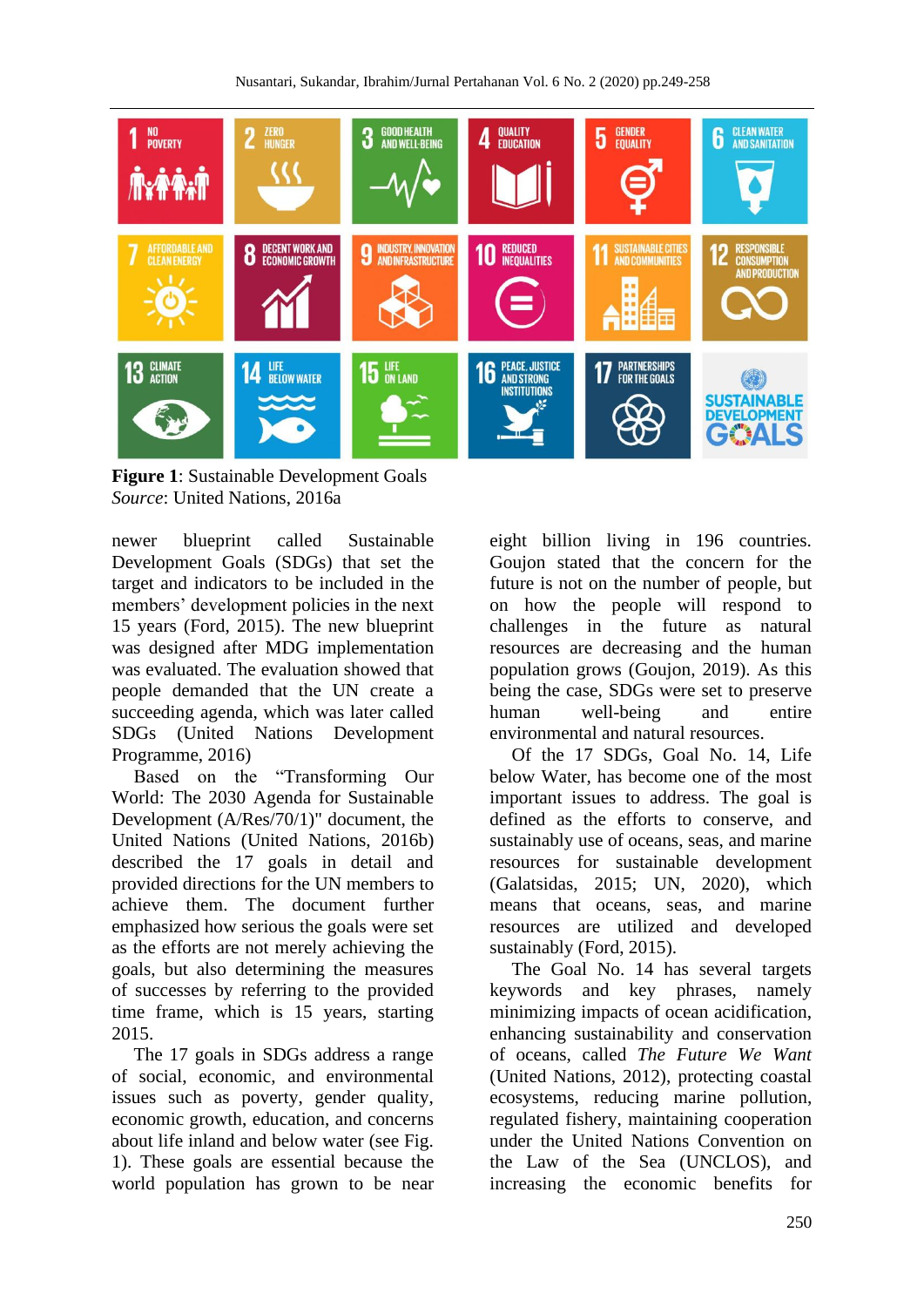developed countries (Galatsidas, 2015). Those keywords and key phrases can be summarized in Figure 2, as follows:

| PREVENTING MARINE POLLUTION |
|-----------------------------|
| COASTAL ECOSYSTEMS          |
| <b>OCEAN ACIDIFICATION</b>  |
| <b>REGULATING FISHERIES</b> |
| COASTAL CONSERVATION        |
| MORE FCONOMIC BENEFIT       |
| RESEARCH IN OCEANOGRAPHY    |
| <b>IMPLEMENTING UNCLOS</b>  |

**Figure 2.** Target focus on SDGs No.14 Life Below Water *Source:* United Nations, 2012

SDG No. 14 is extremely relevant to Indonesia as the country is an archipelago and has more water territory than land. The decreasing quality of the marine environment has resulted in potential security problems in Indonesia, especially due to pollution to marine life in several regions in Indonesia. The security problems include, among others, threats to food security, the livelihood of coastal people, environmental resilience, and current and future marine life.

The government of Indonesia has paid attention to the dangers caused by pollutants to the maritime environment. This is explicitly mentioned in the National Medium Term Development Plan 2015-2019, in which the government has focused on, among others, strengthening the efforts to monitor and control pollutants, mitigating river pollution through structural and non-structural measures, managing household liquid pollution, and reducing the pollution in coastal and maritime regions (Badan Pengawas Nasional, 2015). This is further highlighted in the narrative of the Medium Term Development Plan 2020-2023, in which, based on the evaluation, the performance to control plastic and industrial waste need to be improved, especially the sea pollution due to plastic waste which reaches about 1,29 million per year (Kementerian PPN/ Bappenas, 2019). The narrative also emphasizes the need to control the pollution and destruction of coastal and marine areas.

As the marine pollution has become an issue that continues to attract attention from the government and people, this article aims to analyze the management of water and sea pollution in Indonesian urban and rural areas, especially Jakarta and Bali and its affects to maritime security as the issue has already been incorporated in the central government's plan. This article also aims to provide insights on how those two provinces regulate the pollutants that threaten sustainable marine life and marine resources.

### **LITERATURE REVIEW**

As marine pollution can directly affect maritime security, this article starts by discussing the concept of maritime security. According to Bueger, no definite meaning is assigned to the concept of maritime security as it depends on the view of the actors who often tend to describe the threats on maritime more than to give a fixed definition. Bueger further explained that maritime security relates to the marine environment, economic development, national security, and human security (Bueger, 2015).

According to the United Nations, failure to provide one or all the threat resolution would result in maritime insecurity. These threats are described in the 2008 United Nations Secretary General's Report on Ocean and Law of the Sea (United Nations, 2009). Those threats and resolutions include piracy and armed robbery, smuggling and terrorist acts against ships at the sea, illicit trafficking of narcotics and weapon, illegal, unreported, unregulated (IUU) fishing, intentional and unlawful damage to the marine environment, and organized crime at sea. Furthermore, one of the highlighted threats to maritime security is the threat to marine resources (Poerwowidagdo, 2015)

The threats to maritime security do not only affect the economic sector, but also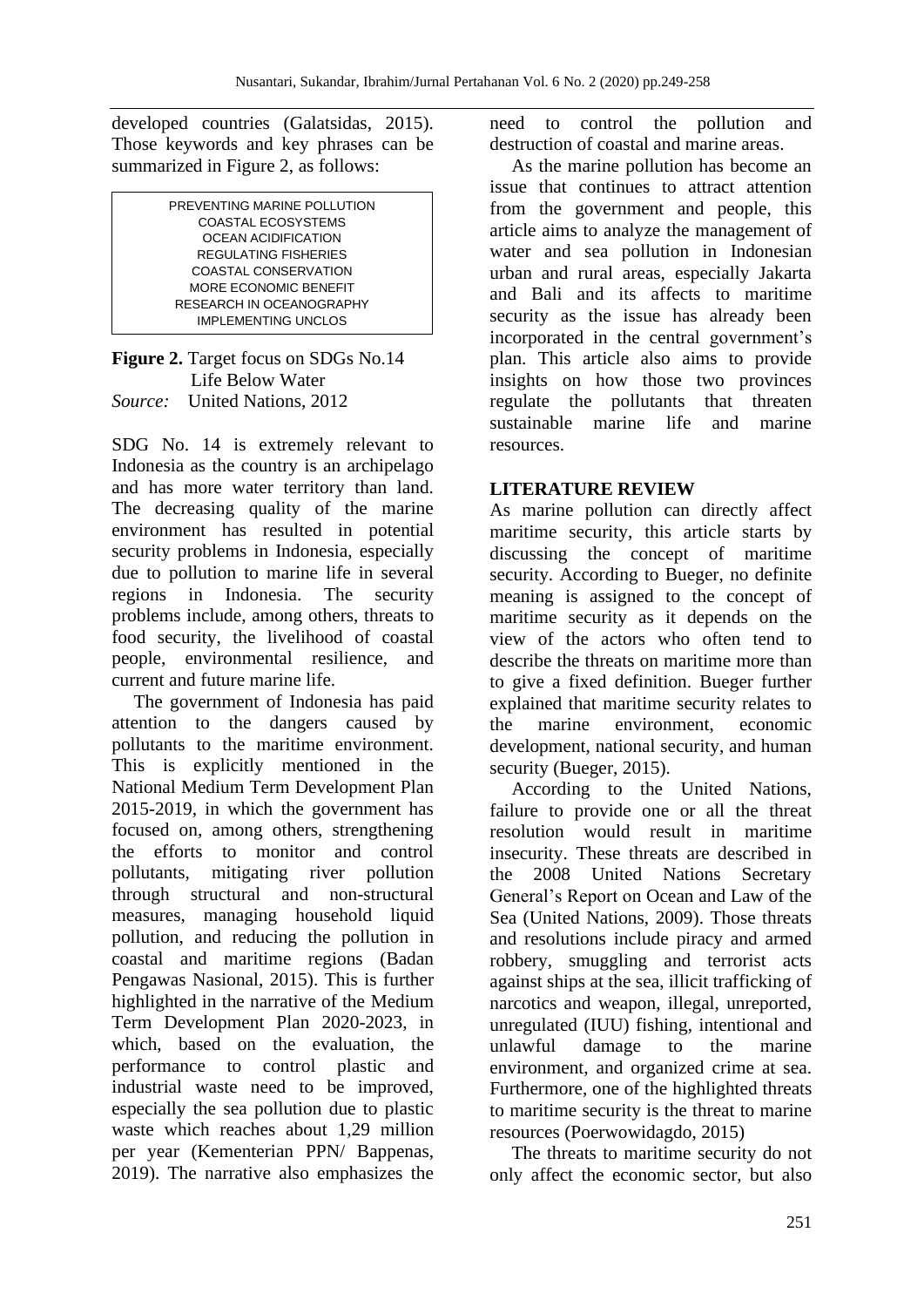humanity in general, especially the intentional and unlawful damage to the marine environment. If it is not solved, the threats to maritime security might affect the efforts to achieve SDGs. The evaluation of the implementation of SDGs in the first period of its implementation shows that pollutants coming from land and marine debris have threatened the coastal habitats (United Nations, 2019). Further several studies have reported the impact of pollution on the marine environment (Derraik, 2002; Todd, Ong, & Chou, 2010). Nevertheless, the UN is still optimistic that we can improve water quality (United Nations, 2019).

The marine environment quality highly depends on land environment quality because the pollutants flow from rivers are the products of social and economic activities such as industrial discharging wastewater (inland and coastal Industry), small to medium industry discharge, and domestic activity using detergents. This, too, aligns with the relationship between ocean and ocean economy concept. Park and Kildow (Park & Kildow, 2015) defined ocean economy as the economic activity which has input and output to the oceans. The following Figure 3 can help see the relationship between land and ocean from the economic activity perspective.



- **Figure 3**. Relationship between ocean and ocean economy (Park & Kildow, 2015).
- *Source:* Rebuilding the classification system of the ocean economy, 2014

As we can see that land is giving direct input to the ocean, including several aspect-like human resources, or natural inputs like rivers flow with parameters embedded on it, like its rate, chemical compositions, and pollutant amount. Therefore, if the marine pollution increases in one marine area, one of the causing aspects we can see is the rivers water quality that flows into this marine area.

This issue was already discussed and anticipated three decades ago. After the incident of Torrey Canyon in which 117,000 tons of oil leaked, an international convention has set to fight against marine pollution through the 1974 Paris Convention for the Prevention of Marine Pollution from Land-based Sources. This convention provides preventive steps to avoid marine pollutions that include maritime area, freshwater limit, and pollution from land-based sources (Afriansyah, 2004).

Given its worsening situation now, it is of no wonder that the UN specified this issue in its SDG document. The UN, especially in point 14.1, stated that by 2025 we need to "prevent and significantly reduce marine pollution of all kinds, in particular from land-based activities, including marine debris and nutrient pollution" (United Nations, 2016b). Four years after SDGs' inception, the evaluation of the *Life below Water* goal implementation showed that coastal habitat is threatened by land-based pollutants and marine debris (United Nations, 2019). Therefore, the issue continues to cause further damage to the marine environment if not progressively handled.

### **Theoretical Framework**

This study utilizes the framework and concepts introduced in the theory of structural human ecology (SHE). SHE examines "the interplay between structure and agency in human-environment interactions" (T. Dietz & Jorgenson, 2015). Further, SHE highlights the impact of human activity on environmental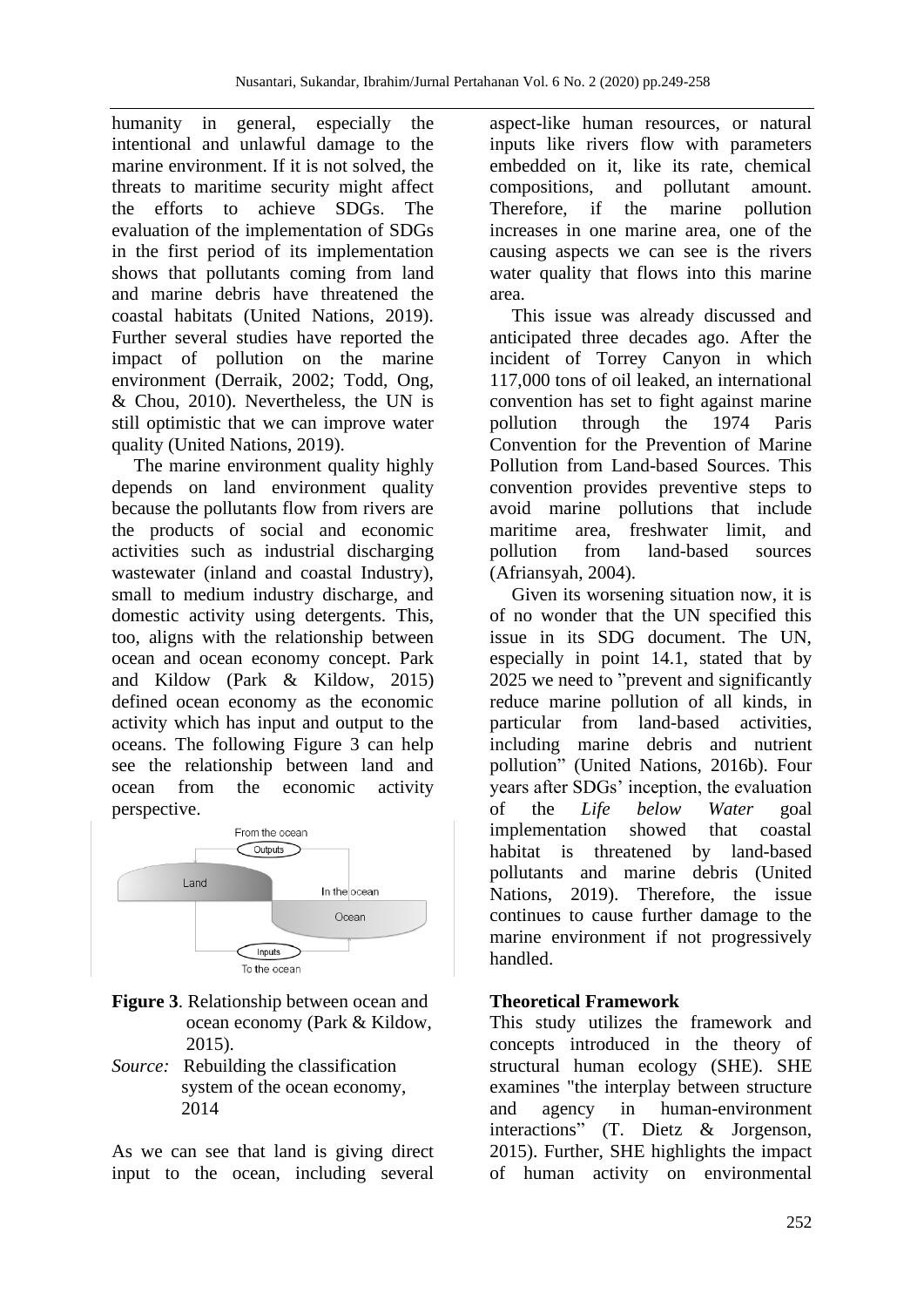change and the risk and certainty it entails. According to Dietz (Thomas Dietz, 2015), SHE also highlights how all types of resources (manufactured, natural, and human) are used to produce well-being and how social structures affect such production. The theory also examines structural influences, such as "the role of institutions and the distribution of power, culture, and other factors" (p. 132) to the local level. This is believed to provide more understanding of "the production of well-being, human stress on the environment, and the trade-offs between the two" (p. 132). By utilizing these macro and micro approaches, the impacts of human activity toward the decreasing quality of the environment in their efforts to improve their livelihood can be explained.

### **METHODS**

The research employed qualitative research. The primary data were published documents, reports, and media articles as well as other types of documents. The data were analyzed using the interactive model of Miles and Huberman's (Miles & Huberman, 1994) data analysis procedure, which consists of data reduction, data display, and conclusion drawing and verification. In triangulating the points of analysis, of Patton's (Patton, 2002) four types of triangulation—method, investigator, theory, and data source, this study utilized the data source triangulation.

### **RESULTS**

Based on the discussion above, intentional and unlawful damage to the marine environment should be resolved to achieve a target of preventing marine pollution. Consequently, this section describes how intentional and unlawful damage acts causing marine pollution in Jakarta and Bali.

#### *Jakarta's Case*

Almost two decades ago, the research conducted by Japan International

Cooperation Agency/JICA (JICA, 1991) already claimed that industry, whether inland or coastal, became the cause of the deterioration in groundwater and surface water quality in Jakarta. The leading cause of the degradation quality of groundwater and rivers are disposing of waste into river bodies in the Jakarta area. The data showed that domestic wastewater is a significant cause of the deterioration in the quality of river water in Jakarta. The research also claimed that the contribution of domestic wastewater was 78.9%, while industrial wastewater was only 8%; it also predicted that in 2010 the estimated contribution of domestic wastewater would be decreased by around 72.7% while industrial wastewater would be increased to 9.9% (JICA, 1991). The project-based on this study, however, did not lead to successful results because of unsynchronized wastewater management and the city's urban planning (Kusumaningrum & Cahyadi, 2018)

The condition has not improved but tends to get worse decades after the report was released. Pollutants from household and office activities are still the biggest contributor to water pollution in Jakarta (Said, 2008). This is also supported by current data that 96% of the water in Jakarta is heavily polluted and dangerous to be consumed (Purba, 2018).

The rise of several rivers that cross the Jakarta area to Jakarta Bay waters has brought various pollutants. So, it is not surprising that the waters of Jakarta Bay have now experienced excessive enrichment, which has the potential to cause plankton blooming or even worse to cause Red Tide, which is followed by a sudden drop in oxygen. This condition is very unfavorable both ecologically, economically, and aesthetically, so it is necessary to minimize the possibility of occurrence or even prevent it all together (JICA, 1991).

Domestic wastewater discharged into rivers in Jakarta also contains many detergents, which can cause a high burden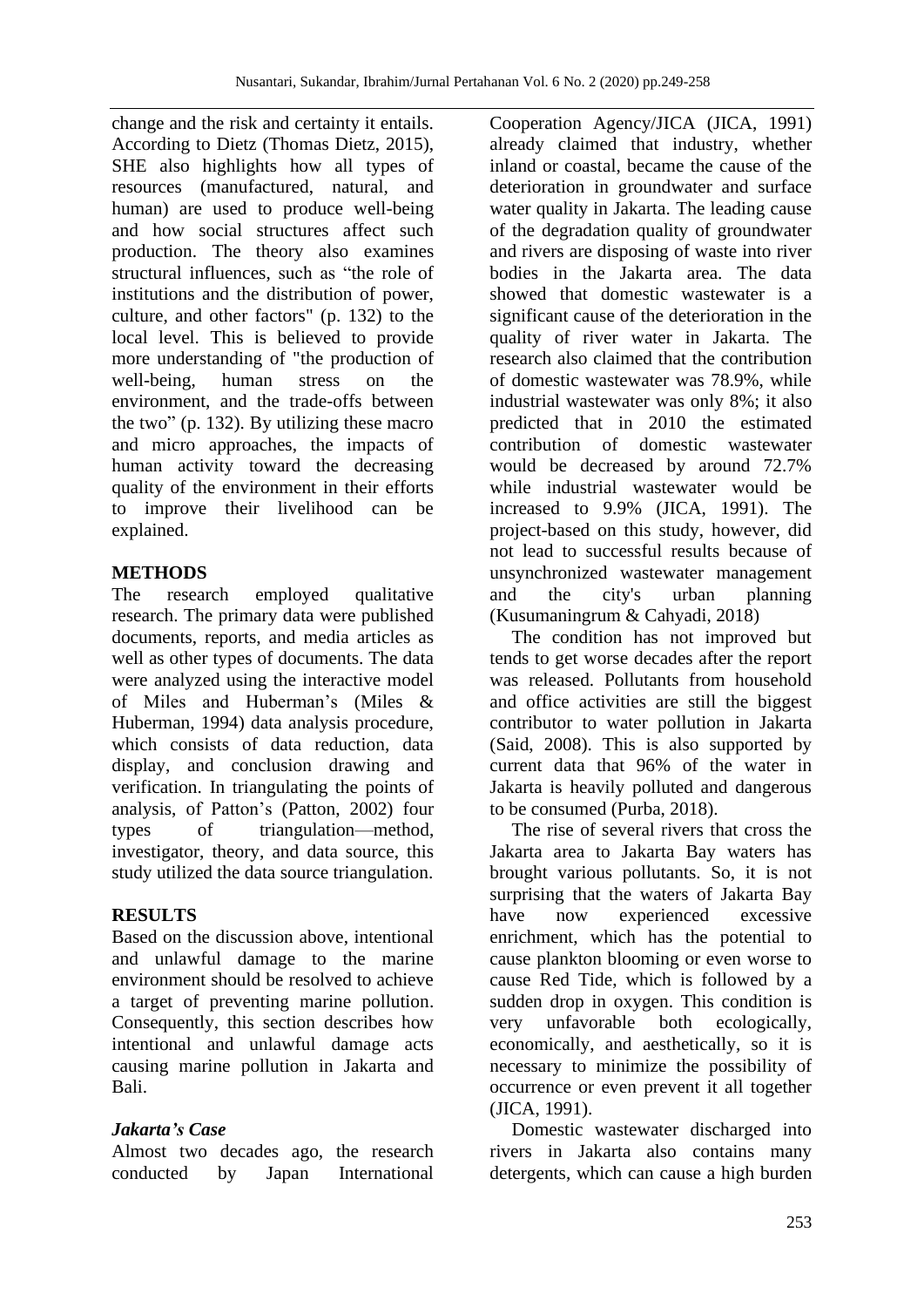of pollution in these rivers. As a result, detergent and biochemical oxygen demand (BOD) content becomes high, so the oxygen content (DO) in the water becomes thinner than before (JICA, 1991). Pollution in Jakarta Bay and the environment of Jakarta's rivers has been worsened due to the increase of the domestics and industrial waste and activities within the city for the decades and the carrying capacity of the water ecosystem was degraded, including Jakarta Bay, as the estuary of the passing rivers of Jakarta City (JICA, 1991; Kunzmann, Arifin, & Baum, 2018; Yudo, 2007).

Further, the reefs in Jakarta's Kepulauan Seribu area have degraded dramatically over the last 40 years while large-scale gradients have extensively studied and shown shifts and declines in composition. The primary anthropogenic stressor is pollution and sedimentation rate, NO2, PO4, and chlorophyll explain that over 80% of the variations. Surfactants from sewage and bilge water discharges are common pollutants. According to Yudo's (2007) research about chemical quality in the rivers flow to Jakarta bay, toxic chemical drastically increased from 1999 to 2004. The continuous research in this period showed that nitric as one of fertilizer excess increasingly found in the river water, causing unbalance chemical property of water in Jakarta Bay.

Measures have been taken to reduce the pollutants being dumped to the rivers which end up in the coastal area of Jakarta. The government of Jakarta has implemented several programs to reduce this problem, such as through Muhammad Husni Thamrin Project, Environmental protection and Management Plan (*Rencana Perlindungan dan Pengelolaan Lingkungan Hidup/*RPPLH), Sanitation White Book (*Buku Putih Sanitasi*/BPS), Society-based Sanitation (*Sanitasi Berbasis Masyarakat*) supported by Islamic Development Bank, and City Without Slums Program (*Program Kota*  *Tanpa Kumuh*/Kotaku). However, those programs were deemed unsuccessful because they were ineffective and overlapping (Kusumaningrum & Cahyadi, 2018).

From the legal perspective, besides the regulations issued by the central government, the government of Jakarta has also produced its regulations related to the management of dangerous waste, water pollution control, and solid waste management. The most current regulation is the Gubernatorial Decree No. 142/2019 on the banning of single-use plastic which has taken effects since July 1, 2020. Albeit being considered late, this regulation was welcomed by many. While established businesses and stores have started to strictly implement the policy, the road stall vendors still ignore the policy and do business as usual. Building awareness and educating Jakarta's residents about the policy and its implementation are still the biggest challenges to face. Therefore, the law enforcement of the policy is also being questioned, especially in dealing with the informal street vendors.

# *Bali's Case*

Meanwhile, Bali Island, contrary to its image as heaven on earth, is being surrounded by plastic garbage. At this juncture, if we see the shores, beaches, mountains, and villages in Bali, we often see mineral water bottles, plastic bags, straws, and any plastic wraps (Sutrisnawati & M. Purwahita, 2019). Sutrisnawati further reported that Bali is suffering from marine litters or debris disasters, especially Kuta Beach Bali almost every year. The research also helps us to understand the physical processes of marine debris characteristics in Kuta, such as its propagation and distribution along the coastline and the water columns during the two different seasons the West Monsoon and Transitional seasons.

Sutrisnawati (Sutrisnawati & M. Purwahita, 2019) utilized the hydrodynamic model to investigate the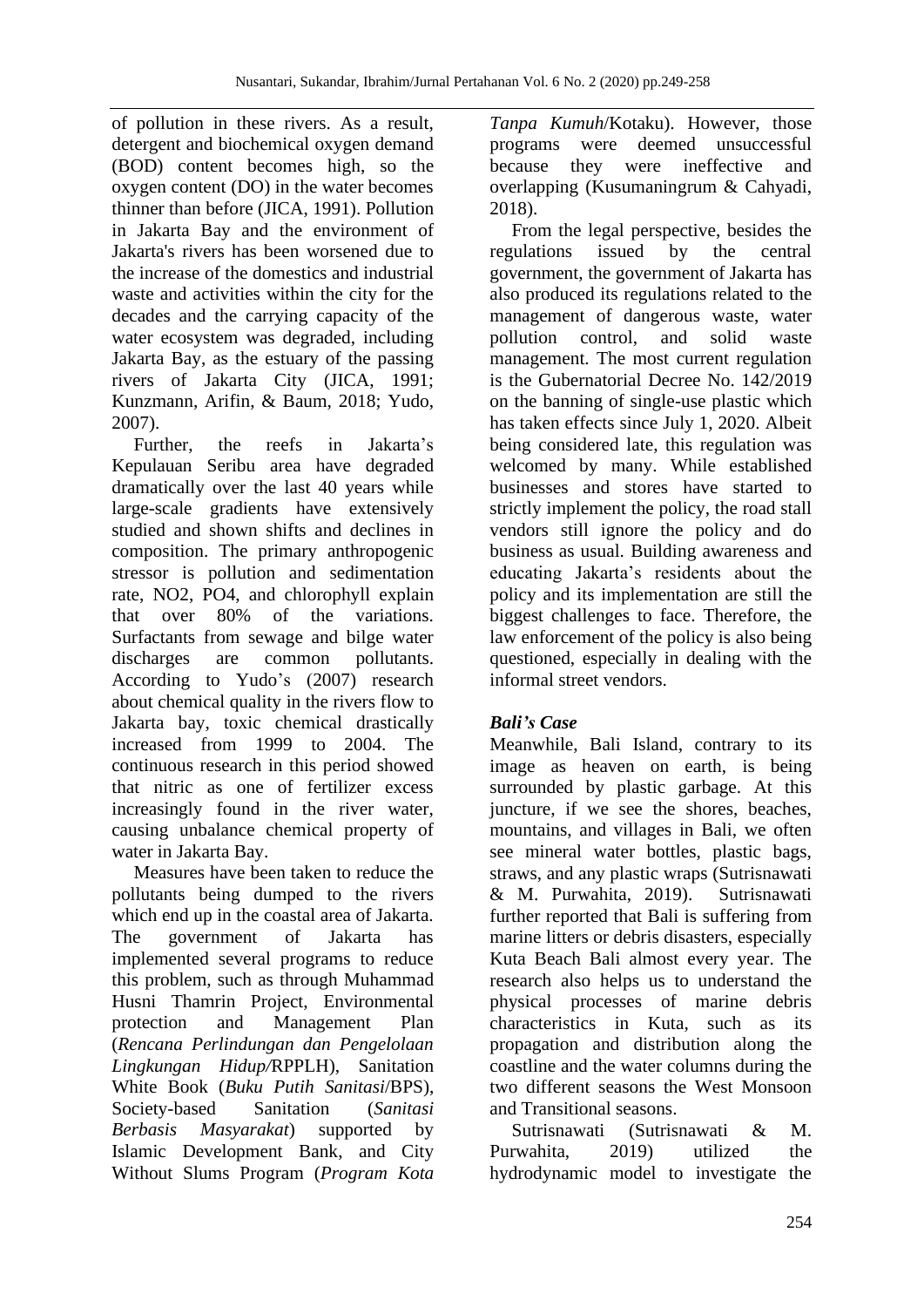transport of marine litters from their sources by tide-driven surface currents and wind. Field surveys were also conducted to assess the marine litter's characteristics on the surface and the sea beds for plastic and wood types of litters.

The waste discharging to the environment and rivers is already ruled in Regulation No.32 of 2009 concerning Environmental Protection and Management. The regulation states that anyone discharging pollutants to the environment without any permit will be charged three years in prison and fined as much as three billion rupiahs. Regulation No.32 of 2014 about Marine mentioned also dictates that anyone causing the quality of air, groundwater, and seawater to be decreased will be charged a maximum of 10 years in prison and fined maximum to 10 billion rupiahs. However, these regulations have yet been able to deter people from doing the practices in discharging pollutants into the river and the seawater despite being labeled as intentional and unlawful acts.

However, once in a while the law was enforced in Bali. For example, a case occurred in Denpasar City when the Civil Service Police Unit (Satpol PP) closed a screen-printing business on Jalan Pulau Misol I Number 23, Banjar Sumuh, Dauh Puri Kauh Village West Denpasar, which had dumped waste into Tukad River (Yuda, 2019). Tukad River, flowing to Benoa Bay, is one of the most favorite rivers chosen for tourism activities. Consequently, polluting Tukad River threatens tourism, life in the river, and marine environment as Benoa Bay is also rich in sea life and become one of the busiest bays in Bali. This screen-printing business discharging pollutants to the river violated Law Number 32 of 2009 concerning Environmental Protection and Management. This case is still under investigation and trial.

Another case in Bali follows Bali's Government announced the Regulation of Mayor of Denpasar No.36/2018 about the reduction of plastic waste and the Regulation of Governor of Bali No.97/2018 about Restrictions on the emergence of disposable waste. These regulations aimed to limit the use of plastic waste and prevent people from throwing waste into the sea, and also to prevent damage to marine habitat environment. The local government followed up the regulations by issuing instructions and circulars to urge people to restrict disposable plastics on the market and at all points (Suriyani, 2018). If this regulation is obediently followed, by 2019 plastic waste should have been dramatically reduced because in this regulation stated that every producer, distributor, supplier, the business actor must provide the plastic replacement product.

The efforts to combat plastic waste are also seriously considered by the District of Badung Bali by issued the regulation of Regent of Badung (Perbup) No.48/2018 and Perbup No.47/2018 about guidelines for use plastic bags of reducing, reuse, and recycle through garbage and reduction banks. Even those who violate the regulation will be fined IDR five million (Aryanta, 2019).

### **DISCUSSION**

The data displayed above clearly shows the interactions between humans and the environment from the structure and agency as explained in SHE. While the structure in the form of regulations has already been set to reduce or limit the irresponsible acts by the residents of those two provinces to pollute the rivers, the agency which underlines the residents' decision to act against the regulations continues to produce unwanted consequences that affect life below water. This also includes, for example, how the bans of a single-use of plastic are followed by established business, but not informal street vendors due to the limit of and discriminating practices by the authorities' acts to enforce the law.

The structural influences, especially the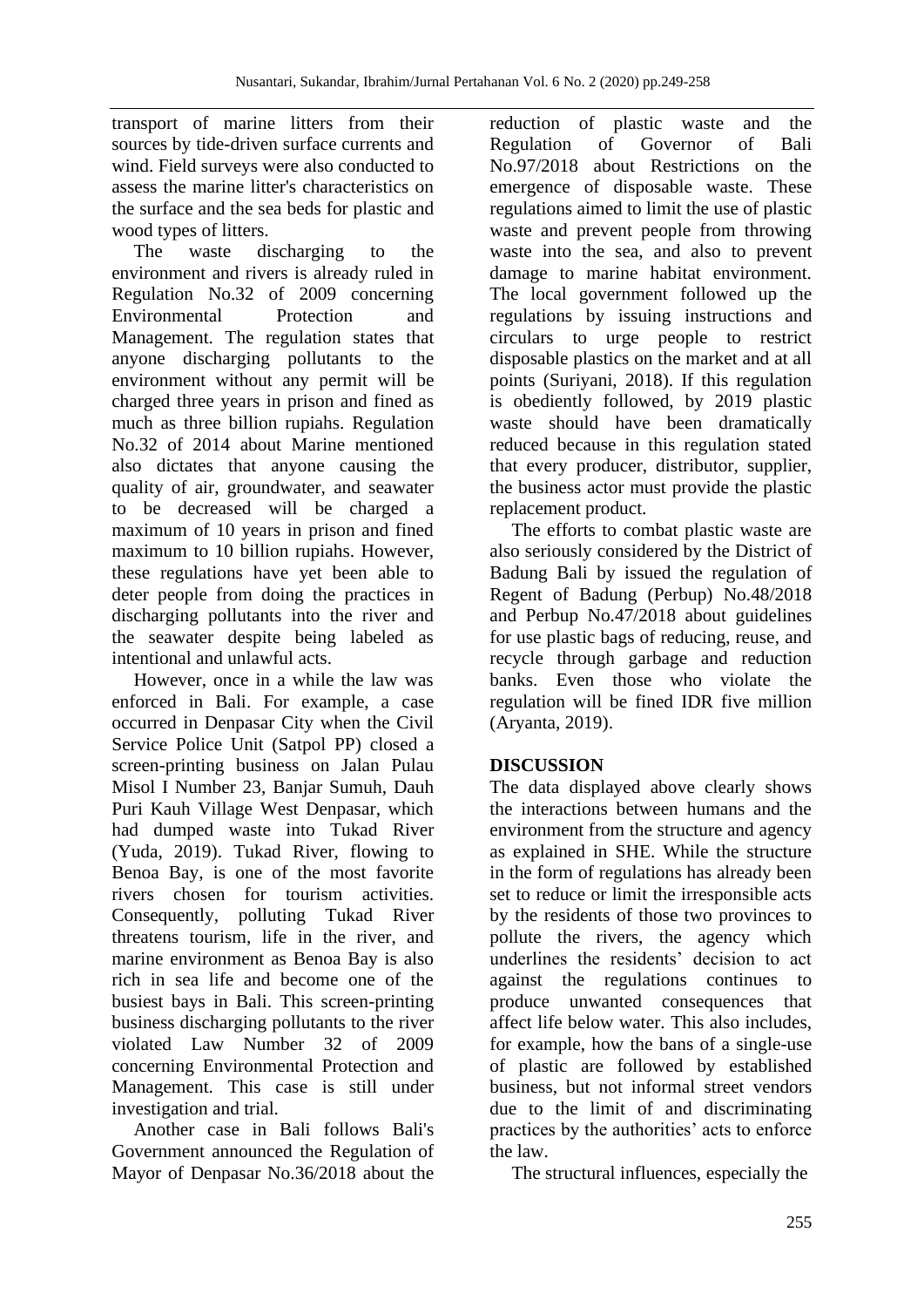role of institutions—government bodies, law enforcers, and local social institutions, were greatly hindered by the resistance from the residents to follow the regulations. Unless strictly enforced as seen in Bali, the regulations would not be effective in curbing the practices that damage the environment. This is further worsened by the fact that such resistance by the residents implicitly challenges the power held by the formal institutions; thus, questioning the distribution of power among the stakeholders involved in the issue of pollution that threatens life below water.

Besides, another factor that also comes into play, as pointed put by SHE, is culture. There is a big discrepancy between the ideals and practices of culture regarding the environment. Despite claiming to protect nature as prescribed in their religious and cultural values, residents from those provinces have done just the opposite of that.

As human activity impacts the environmental change as outlined in SHE, from the cases in Jakarta and Bali above, we can see that any pollutants coming from inland, like industrial discharges (inland or coastal), coastal development, growing urbanization, domestic chemical discharge, and the use of pesticides or fertilizer are the contributors to the quality of the river's water in that flows into the sea. Therefore, seeing marine pollution only as a marine problem and caused by only marine situations are not relevant anymore. To solve marine pollution is to also include managing, regulating, and punishing whoever intentionally and unlawfully disposes pollutants to the rivers and any possible objects damage the quality of the sea.

The condition above increases the risk of damage toward our marine interconnected ecosystem at the local and national levels. This will affect our maritime security as the uncertainty rises due to the diminishing quantity of food sources from the sea and reducing the

quality of livelihood. Eventually, as stated by SHE, our efforts to maintain and increase our well-being put too much stress on the environment resulting in the unsustainable use of manufactured, natural, and human resources. This is also affected by less social involvement and participation by society due to a lack of awareness and disregard for social and legal consequences of deliberate acts to produce materials that pollute the rivers and seas. Here, the elements of education and law enforcement become crucial to ensure support from the stakeholders in protecting life below water.

### **CONCLUSION AND RECOMMENDATIONS**

This article highlighted that marine environment quality is not only linked with marine pollution caused by marine/sea pollution produced in the sea but also mostly related and caused by inland social and economic activity. Therefore, solving the problem focus must include and consider inland activities and actors.

Using SHE, this article shows the impact of human activity toward the change of marine ecology and the risk and certainty due to the damage afflicted to the environment. The structure and agency as represented by regulations and acts by the stakeholder respectively are not compatible with enduring marine life protection.

As one of the critical qualities of the sea depends on the quality of the rivers, this article recommends the government put green projects on significant rivers flow in the major cities as a continuous project.

Further, of the UN's agenda on 17 SDGs, Indonesia should focus more on Goal No. 14 (Life below water focus), especially protecting the life below water from the acts of polluting. Cases in Jakarta and Bali provide how fragile and easily affected marine life is by the acts of humans. Therefore, Indonesia should pay attention to the measures to prevent marine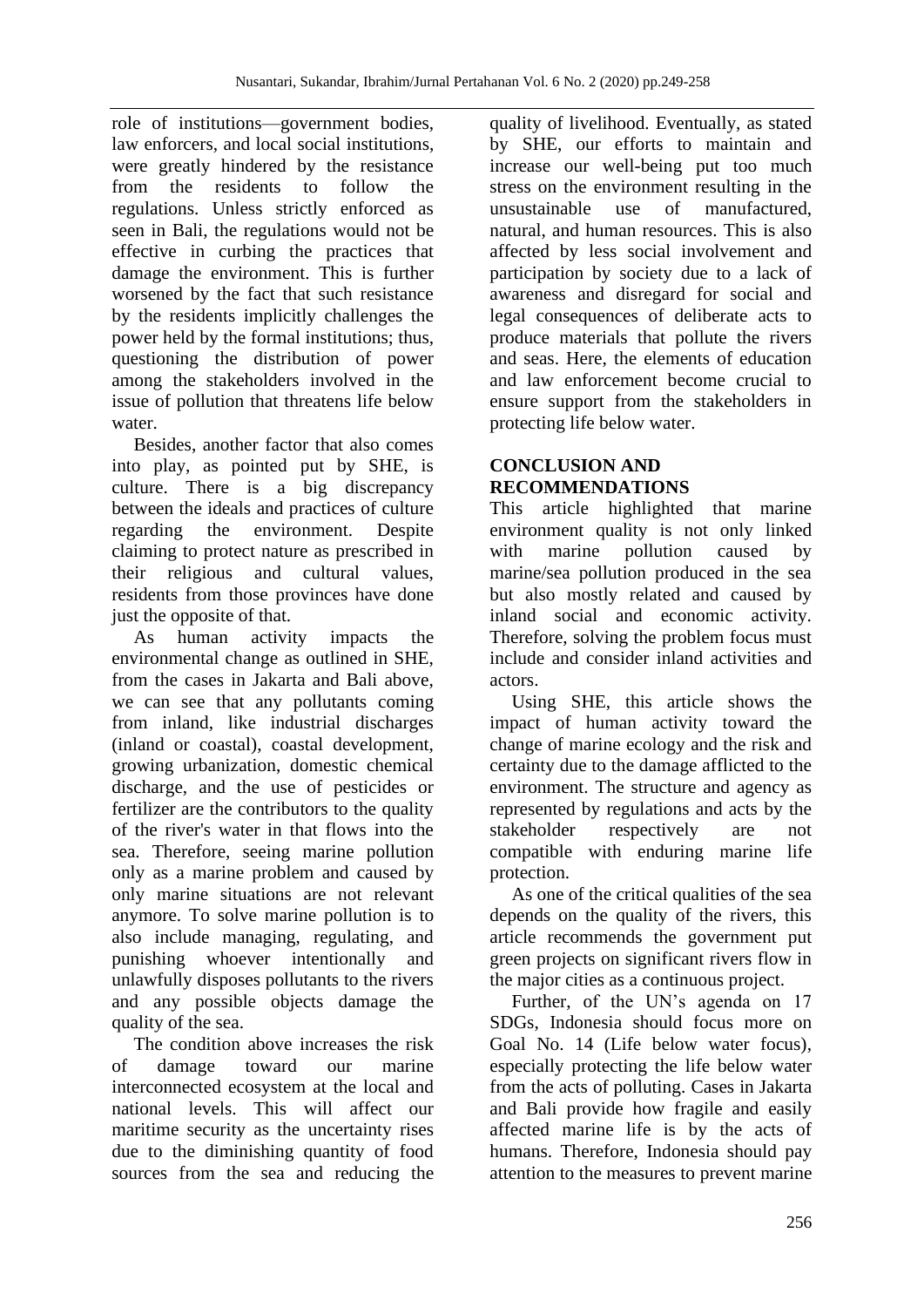pollution as exemplified by pollution cases in Jakarta and Bali.

As marine pollution becomes the threat to achieving the SDGs targets, this article suggests the government focuses both on law enforcement and education. This research also suggests that the government provides mitigation efforts and start educating people to continue the cleaning campaign for the stranded litters on the beach. Besides, industrial and domestic actors who commit intentional and unlawful damage to the marine environment need to be responded through serious law enforcement. By the combined measures, it is expected that life below water can be protected in Indonesia.

### **REFERENCES**

- Afriansyah, Y. (2004). Convention for prevention of marine pollution from land-based sources (as amended by protocol of 25 March 1986). *Indonesian Journal of International Law*, *2*(2), 348–351.
- Aryanta, I. K. A. (2019). Pelanggar aturan plastic terancam denda Rp. 5 juta pemkab Badung keluarkan Perbup. Retrieved from https://bali.tribunnews.com/2019/01/ 06/pelanggar-aturan-plastikterancam-denda-rp-5-juta-pemkabbadung-keluarkan-perbup
- Badan Pengawas Nasional. Rencana Pembangunan Jangka Menengah Nasional (RPJMN) 2015-2019, Pub. L. No. 2 (2015). Indonesia.
- Bueger, C. (2015). *What Is Maritime Security?* Wales: Cardiff University Press.
- Derraik, J. G. B. (2002). The pollution of the marine environment by plastic debris: a review. *Marine Pollution Bulletin*, *44*(9), 842–852. https://doi.org/10.1016/S0025- 326X(02)00220-5
- Dietz, T., & Jorgenson, A. (2015). Introduction: Progress in structural human ecology. *Human Ecology*

*Review*, *22*(1), 3–11. https://doi.org/10.22459/HER.22.01. 2015.01

- Dietz, Thomas. (2015). Prolegomenon to a Structural Human Ecology of Human Well-Being. *Sociology of Development*, *1*(1), 123–148. https://doi.org/10.1525/sod.2015.1.1. 123
- Ford, L. (2015). Sustainable Development Goals: All you need to know. Retrieved from https://www.theguardian.com/global -

development/2015/jan/19/sustainable -development-goals-united-nations

Galatsidas, A. (2015). Sustainable development goals: Changing the world in 27 steps-interactive. Retrieved from https://theguardian.com/globaldevelopment/nginteractive/2015/jan/19/sustainabledevelopment-goals-changing -world-17-steps-interactive

- Goujon, A. (2019). Human Population Growth. In *Encyclopedia of Ecology*. United Kingdom: Academic Press.
- JICA. (1991). The study on urban drainage and wastewater disposal projects in the city of Jakarta. Retrieved from https://openjicareport.jica.go.jp/618/ 618/618\_108\_10898773.html
- Kementerian PPN/ Bappenas. (2019). *Rancangan Teknokratik Rencana Pembangunan Jangka Menengah Nasional 2020 - 2024 : Indonesia Berpenghasilan Menengah - Tinggi Yang Sejahtera, Adil, dan Berkesinambungan*. *Kementerian PPN/ Bappenas*. https://doi.org/10.1017/CBO978110 7415324.004
- Kunzmann, A., Arifin, Z., & Baum, G. (2018). Pollution of coastal areas of Jakarta Bay: Water quality and biological responses. *Marine Research in Indonesia*, *43*(1), 37–52. https://doi.org/10.14203/mri.v43i1.2 99